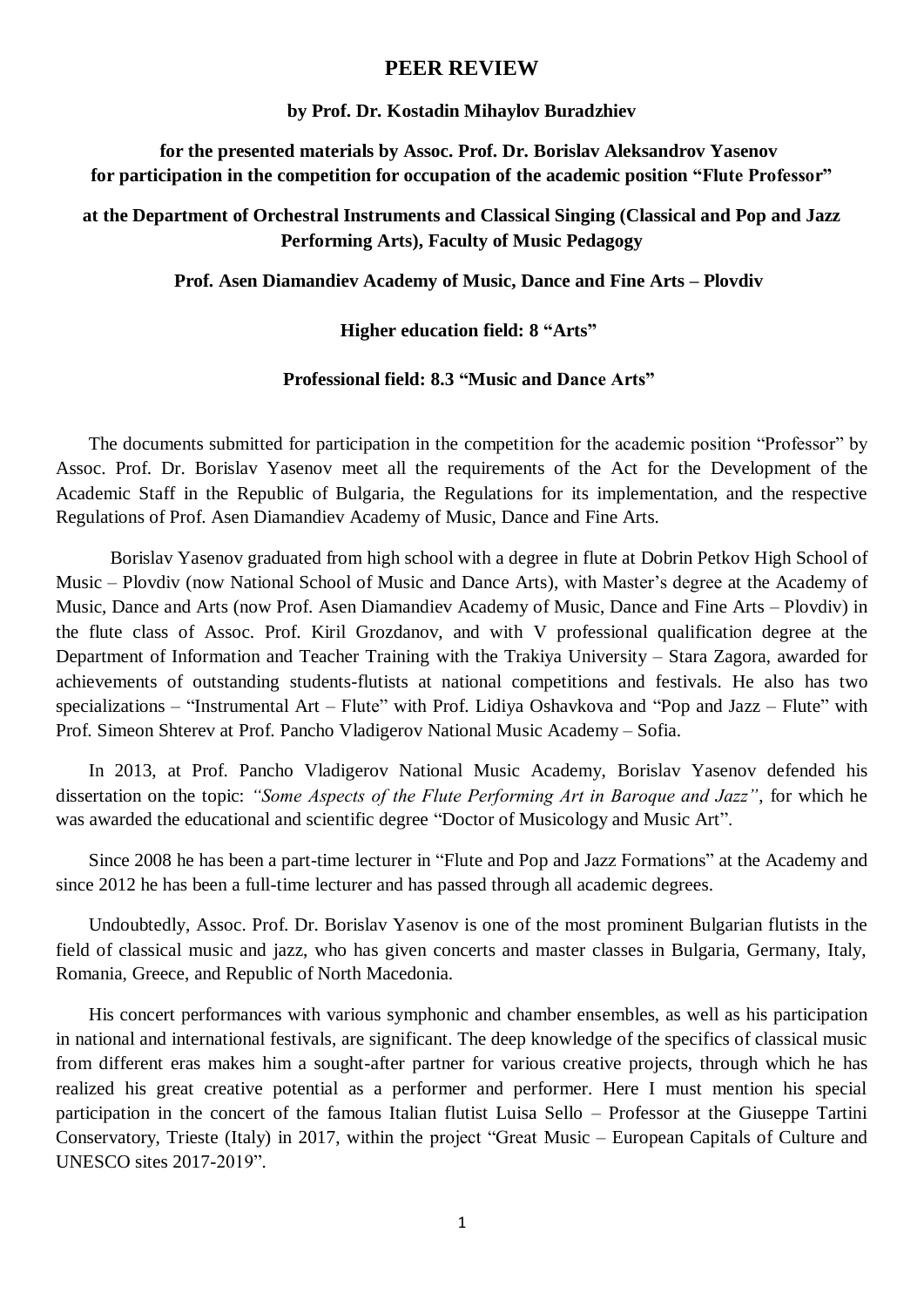Reflection of the above is the monographic work *"Flute Art and Culture from the Mid-Eighteenth Century to the 30s of the Nineteenth Century"*, a series of analytical articles on the art of the flute, related to interpretation and performing arts. His scientific research has a wide national and international response.

However, Borislav Yasenov has a greater devotion to the art of jazz. The significant number of concerts, participations in national and international festivals, and author's concerts mentioned in his creative reference are impressive. And this is completely logical – there is no doubt that he is a leading performer of this genre of music with the flute. His wonderful improvisational qualities and perfect mastery of the instrument make him a sought-after soloist and special guest and partner for various creative projects – with Milcho Leviev, the American jazz drummer Jim Shepherd, and the legendary saxophonist Ornette Coleman; with "White, Green, Red", Nadiya Toncheva, Veselin Veselinov (Eco), Stoyan Yankulov (Stundzhi), Pavel Petkov, and many others.

Apart from being a performer, Assoc. Prof. Dr. Borislav Yasenov is also a wonderful composer. He writes music and arrangements for various formations. The three original jazz albums released by Riva Sound Records are highly appreciated – "Mo, di, log" – 1995; "Crazy World" – 1998; "There, where..." – 2004 – produced by the BNR – Plovdiv, in which, as written in the review of the discs, the author remains "true to his musical style, combining jazz with elements of musical modernism of the 20th century and rhythms and intonations, characteristic for the Bulgarian musical folklore, conveyed in a peculiar way".

Yasenov's original compositions are also included in various musical compilations – "Essential Jazz from Bulgaria" – CD and compilation CDs from jazz festivals, as well as in the collection "Jazz Pieces for Flute and Formations".

Borislav Yasenov publishes his knowledge in the field of jazz in various articles related to various aspects and analyzes of the performing arts, interpretation, modern jazz, and the participation of the flute in it.

Borislav Yasenov's concert and scientific work also bridges the gap in his pedagogical work. His students regularly participate in concerts of the Department, class productions, youth festivals and jazz concerts and are part of the cultural public life. After completing their training, they are successfully realized in professional institutions and are excellent teachers and lecturers – Bozhidar Mazev (Bachelor, "Performing Arts – Pop and Jazz") – flutist at the Shumen Symphony; Pavlina Nikolova (Master, "Performing Arts – Classics") – freelance flutist; Nadezhda Andreeva (Master, "Performing Arts – Classics") – flutist at the Ruse Philharmonic and teacher at Prof. Veselin Stoyanov National School of Arts – Ruse, and others.

Borislav Yasenov also shares his art in a number of master classes organized in Bulgaria and abroad.

Yasenov received high recognition for his performing and scientific activity with his inclusion in the personal encyclopedia "Prominent Plovdiv Citizens", a kind of kaleidoscope of famous people of national and world importance from all fields of art and science, including Milcho Leviev, Veselin Nikolov, the directors Krikor Azaryan, Anzhel Wagenstein, the composers, conductors and pedagogues Ivan Dimov, Asen Diamandiev, Acad. Prof. Nikolay Stoykov, the artists Tsanko Lavrenov, Zlatyu Boyadzhiev, Dimitar Kirov, and others. He is a member of the Muzikautor Copyright Management Association – Sofia, and Artistic Director of Frucade Jazz Fest (Kazanlak) and Winter Jazz Fest (Plovdiv).